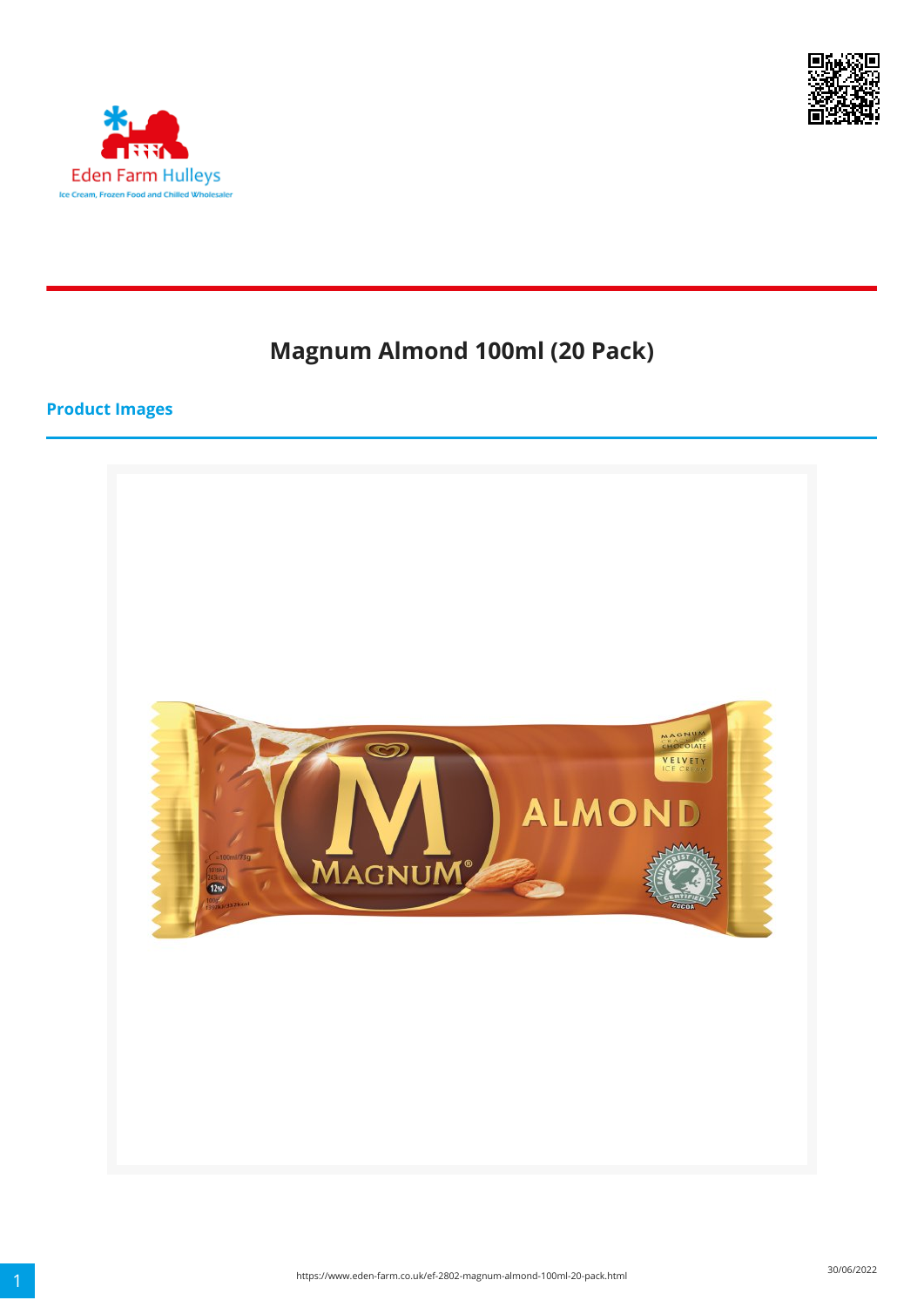### **Additional Information**

| Product Code    | 2802               |
|-----------------|--------------------|
| Suitable For    | <b>Gluten Free</b> |
| Price Marked    | No.                |
| <b>VAT Rate</b> | 20% (Standard)     |

### **Storage**

| Temperature | Frozen |  |
|-------------|--------|--|
|-------------|--------|--|

# **Ingredients**

| Ingredients | Reconstituted Skimmed Milk<br>Sugar<br>Cocoa Butter1<br>Water<br><b>Almonds</b><br>Coconut Oil<br>Skimmed <b>Milk</b> Powder<br>Glucose Syrup<br><b>Butteroil</b><br>Glucose Fructose Syrup<br>Whey Solids (Milk)<br>Cocoa Mass1<br>Emulsifiers (E471, E442, E476)<br>Stabilisers (E410, E412, E407)<br>Vanilla Bean Pieces<br>Flavourings<br>Colour (E160a)<br>1 Rainforest Alliance Certified™ |
|-------------|--------------------------------------------------------------------------------------------------------------------------------------------------------------------------------------------------------------------------------------------------------------------------------------------------------------------------------------------------------------------------------------------------|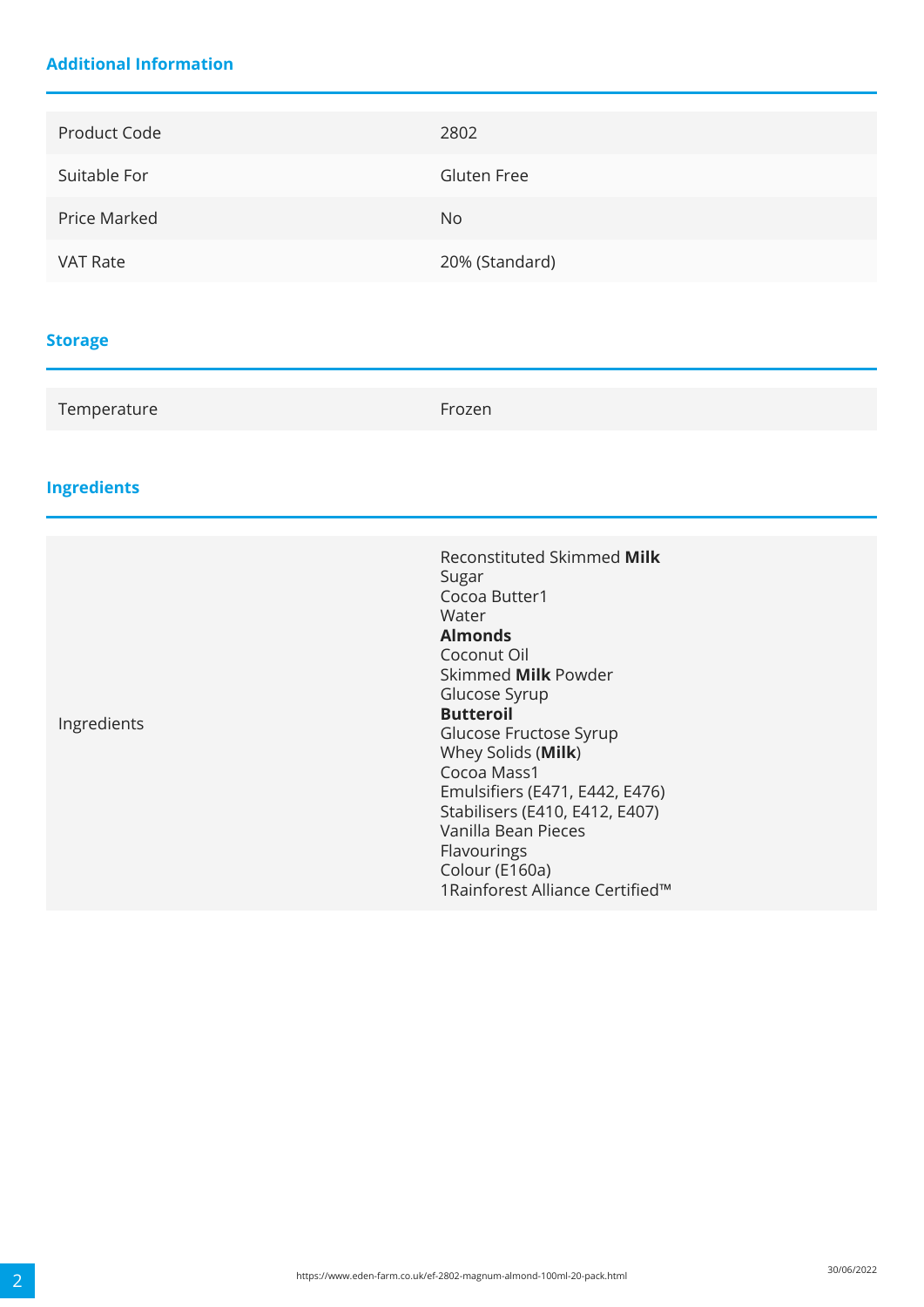### **Allergens**

| Celery      | No                           |
|-------------|------------------------------|
| Gluten      | $\mathsf{No}$                |
| Crustacea   | $\operatorname{\mathsf{No}}$ |
| Eggs        | $\operatorname{\mathsf{No}}$ |
| Fish        | $\mathsf{No}$                |
| Lupin       | $\mathsf{No}$                |
| Milk        | Yes                          |
| Molluscs    | $\mathsf{No}$                |
| Mustard     | $\operatorname{\mathsf{No}}$ |
| <b>Nuts</b> | Yes                          |
| Peanuts     | $\mathsf{No}$                |
| Sesame      | $\operatorname{\mathsf{No}}$ |
| Soya        | May Contain                  |
| Sulphites   | $\mathsf{No}$                |

# **Dietary Information**

| Approved for a Halal           | No. |
|--------------------------------|-----|
| Approved for a Kosher Diet     | No. |
| Suitable for Coeliacs          | Yes |
| Suitable for Lactose-Free Diet | No. |
| Suitable for a Vegan           | No. |
| Suitable for a Vegetarian      | No. |